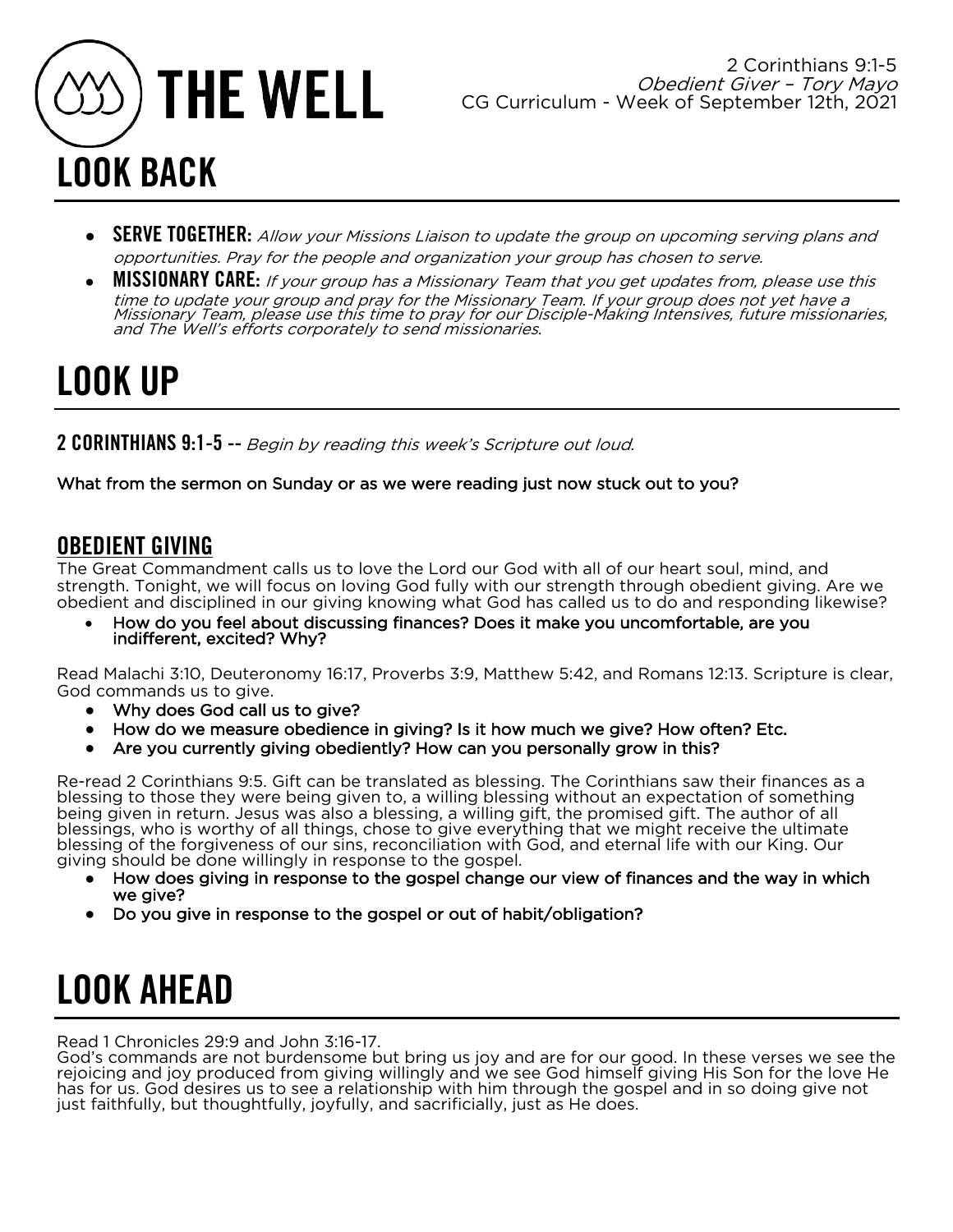

Throughout this week reflect, pray, and consider the following...

- Do you trust God with your finances? Why or why not?
- Are there organizations, people, specific causes, etc. That you're more willing to give to than others? More willing to give to than the church? If yes, why do you think that is?
- Take a look at your giving. Are you giving consistently?
- Do you pray and reflect on your giving regularly?

### PRAYER & PRAYER REQUESTS

To close the evening in prayer, we want to ask that the Lord grow and strengthen in us a readiness, a willingness, a faithfulness, a worshipful obedience in the giving of our finances to further His kingdom. We want to pray for the Spirit to convict us for the ways in which we have not been obedient. We want to be reminded of and receive the grace and assurance of forgiveness offered through Jesus Christ. We want to pray that we would be a generous people who give not just because God commands it, but in response to the gospel.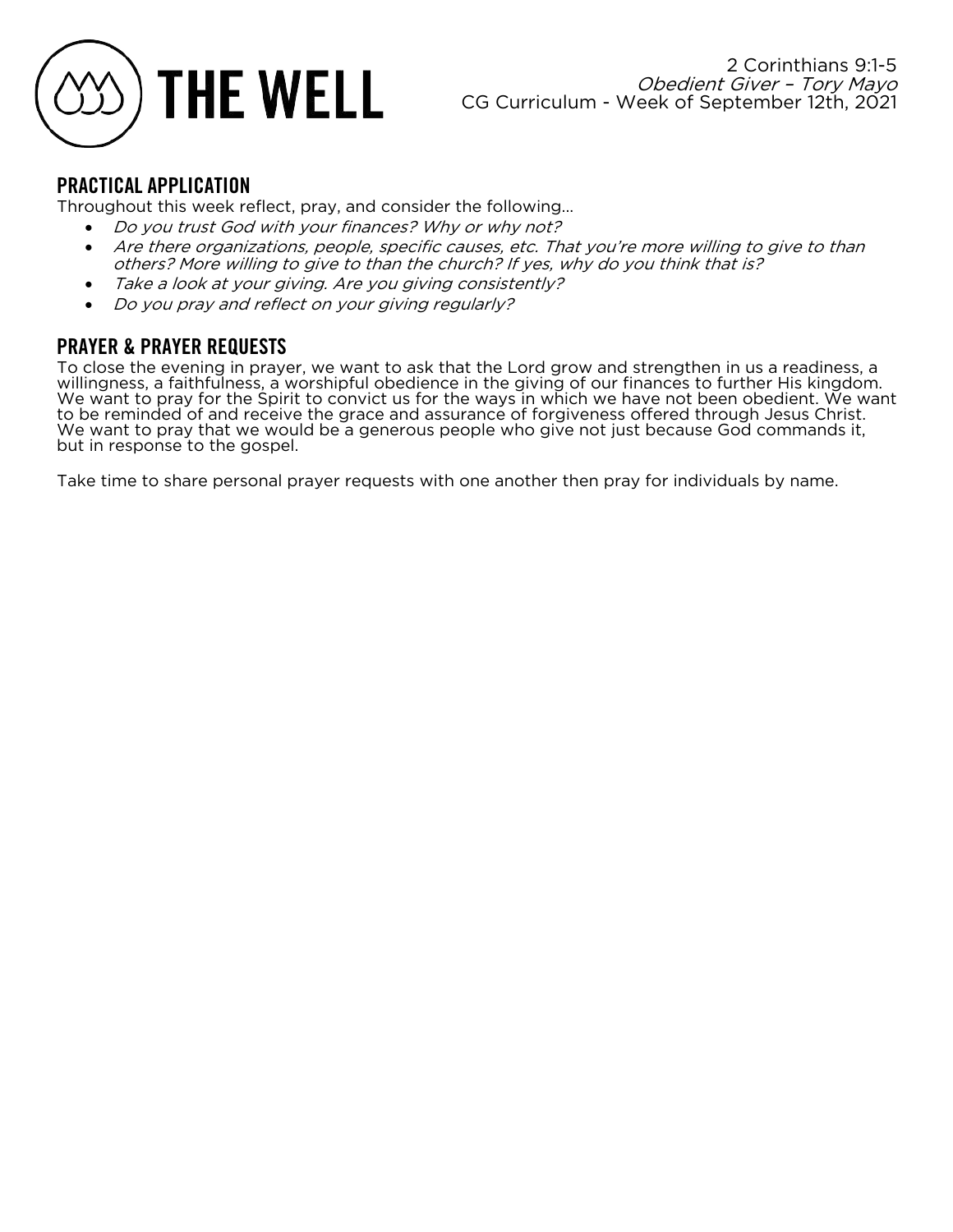

REMEMBER & PRAISE: Based on last week's discussion and your reflections throughout the week, what has God been teaching you about your strength and obedience in giving?

## LOOK UP

2 CORINTHIANS 9:6-15 -- Begin by reading this week's Scripture out loud.

What from the sermon on Sunday or as we were reading just now stuck out to you?

### JOYFUL GIVING

The Great Commandment calls us to love the Lord our God with all of our heart soul, mind, and strength. Tonight, we will focus on loving God fully with our heart through joyful giving.

Is giving joyfully something, you feel you're great at, or is it something you struggle with? Why?

Re-read 2 Corinthians 9:6-9. God is a cheerful giver, and He desires for us to follow suit. We get the privilege and freedom to give bountifully and abundantly with joyful assurance because God has got it covered; every good and perfect gift comes from Him (James 1:17). He reminds us in v.8 that He "is able to make all GRACE abound to you, so that having all SUFFICIENCY, in all THINGS, at all TIMES, YOU may abound in EVERY GOOD WORK."

- What in life are you able to give or sow with joy?
- What in life is difficult to give or sow with joy? Why?
	- Would you say you give financially with joy? Why or why not?
- V. 7 tells us that "one must give as he has decided in his heart." How do we decide in our heart what to give? How do we rightly tie our emotions to giving?

Re-read 2 Corinthians 9:10-14. When we give to the Lord, we are not only supplying the needs of the saints, but also many thanksgivings to God. We are invited into and impact God's redemptive work in the world. This is INCREDIBLE! God allows us to image Him as He cheerful gives, and desires for giving to produce joy in us.

- Does the reality that through material means God invites you to impact spiritual realms produce joy in you?
- How have you seen your own financial sowing or the financial sowing of others reap in spiritual realms?

## LOOK AHEAD

Read Hebrews 12:1-2, 2 Corinthians 9:15, and Ephesians 2:8.

Jesus is the perfect example of a joyful giver. He for the joy set before Him gave more than money could buy, more than we could ever afford, He gave His life. He endured the cross and the wrath of God that we might receive the most important gift we could ever receive our salvation and eternity with Him. "Thanks be to God for his inexpressible gift!"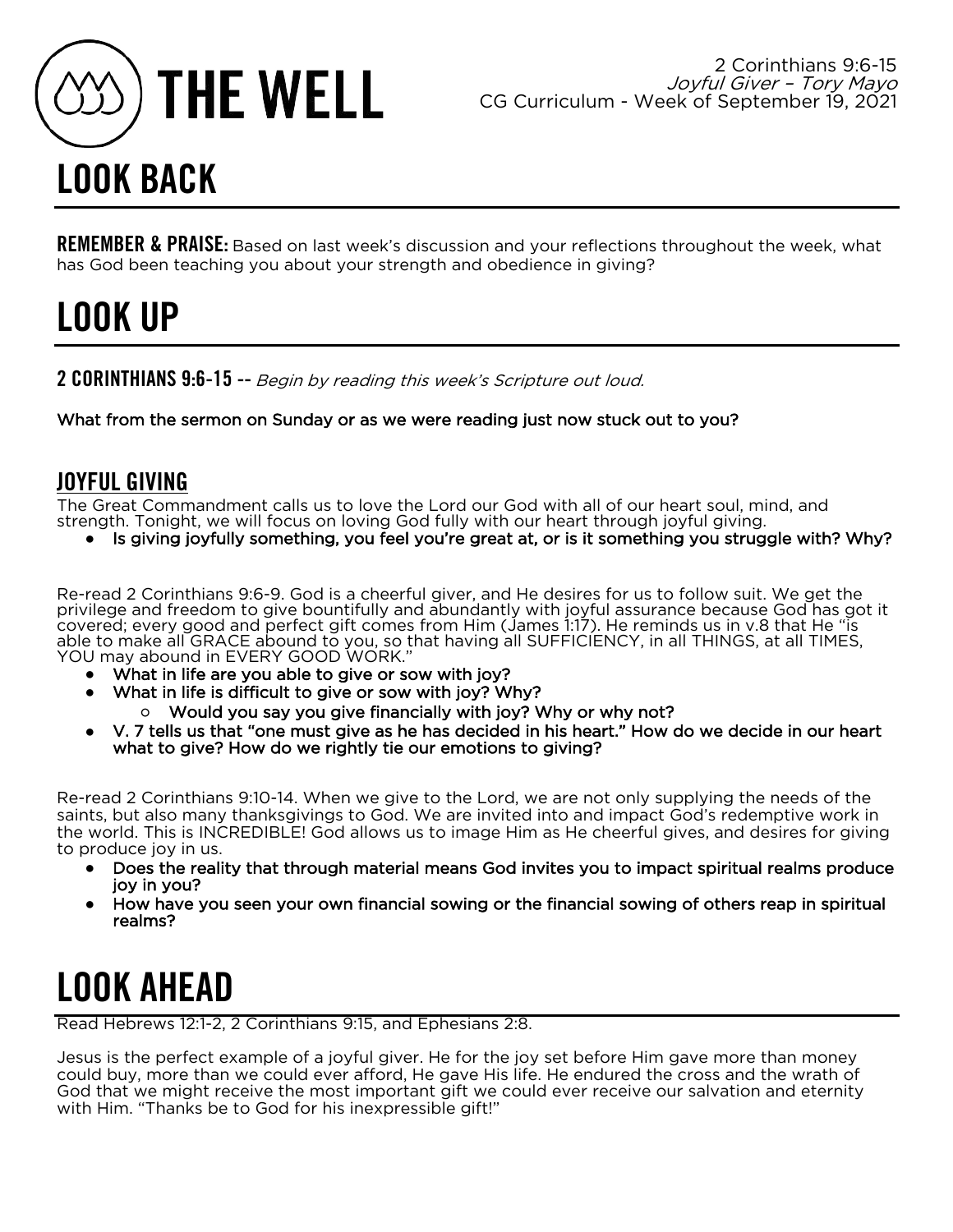

Note to Shepherds: Please send or print the practical application sections throughout this series for individuals in your CG to continue to engage with these topics throughout the week. If time allows, feel free to begin discussing them during your time together.

Throughout this week...

- Read and reflect on Matthew 6:19-21 where we are told that where our treasure is, there our heart will be also.
	- o Where are you storing up treasures?
- Make a list of to whom and where you are currently giving.
	- $\circ$  What would it look like for you to emotionally engage your heart in giving to them? OR o Are you overly emotional with giving? Does it cause you to not be very consistent or
	- sacrificial in your giving?
- What has God called you in your heart to give?
	- o Do you need to increase giving to certain organizations/people?
	- o Do you need to start giving to an organization/people?

### PRAYER & PRAYER REQUESTS

To close the evening in prayer, we want to pray that God would give us a joyful heart to give generously. Pray that we would reflect on how we give and lovingly engage as He does in what we offer. Pray that we would believe that the material means that He has given to us and calls us to sow is used for Kingdom advancement and would bring us abounding joy and Him glory and honor.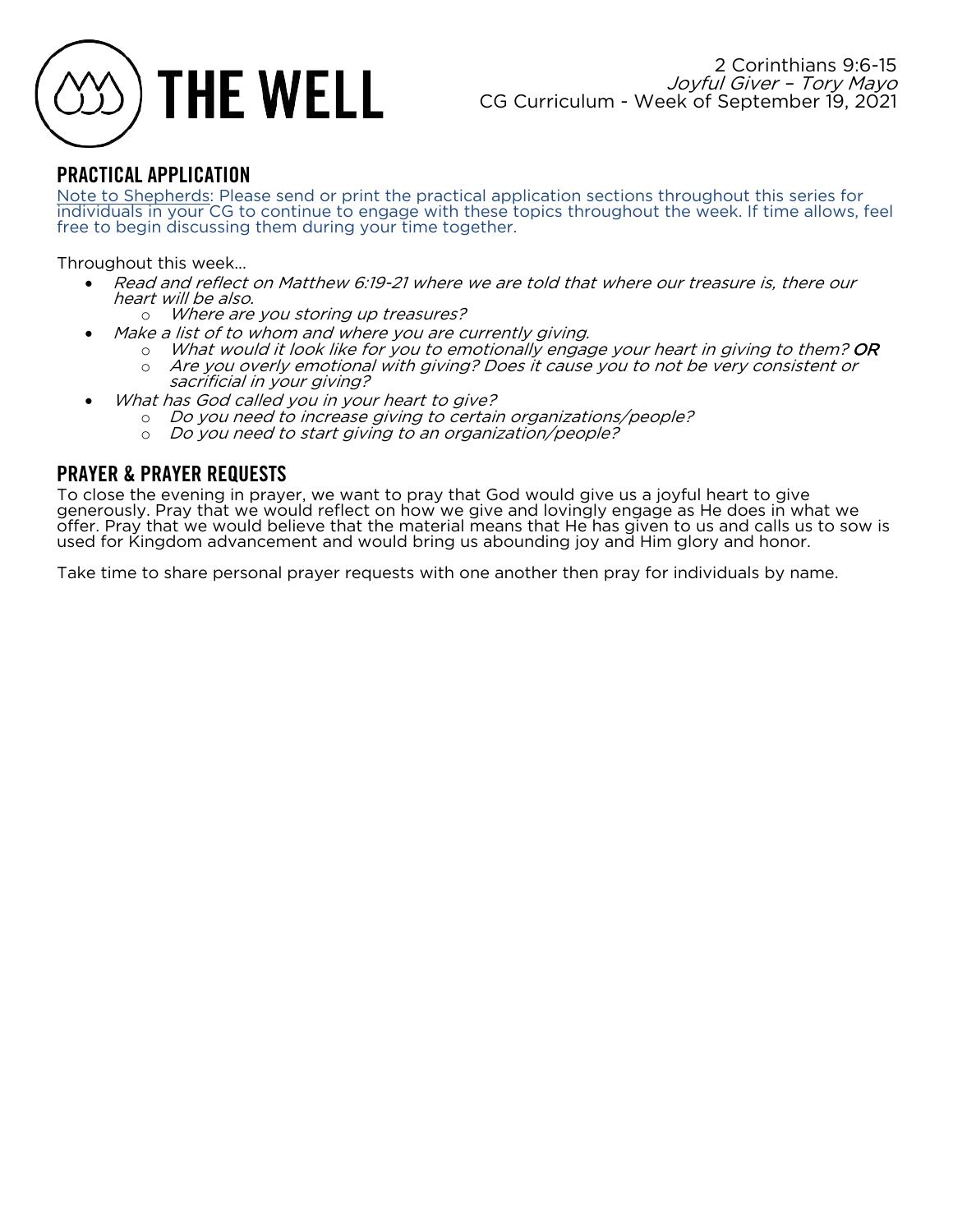

REMEMBER & PRAISE: Based on last week's discussion and your reflections throughout the week, what has God been teaching you about your heart and joy in giving?

## LOOK UP

2 CORINTHIANS 8:8-15 -- Begin by reading this week's Scripture out loud.

What from the sermon on Sunday or as we were reading just now stuck out to you?

### THOUGHTFUL GIVING

The Great Commandment calls us to love the Lord our God with all of your heart soul, mind, and strength. Tonight, we will focus on loving God fully with our mind through thoughtful giving.

- Is giving thoughtfully, something you feel you're great at, or is it something you struggle with?<br>Why?
- Why is it important to engage and love God with our thoughts/mind? o How do we do this?
	- What in your life has shaped your thoughts/beliefs around giving? o Family, life experiences, the church, fear, abundance, obligation, etc.?

Read Matthew 25:14-27. God entrusts us to be good stewards of his gifts. To steward them with purpose, intention, and to trust that He will provide all of our needs. To do this, we must engage our minds.

- Do you see giving as an investment? Why or why not?
	- When we give back to the Lord, what are we investing in?
		- Be specific! Think about what scripture says, as well as the mission and vision of The Well and other individuals or organizations you might be giving to.
- How do we steward God's gift's with thoughtful intention and purpose?
	- Think time, talents, AND treasures.
- What would it look like for you to grow in thoughtful giving?

## LOOK AHEAD

Read Colossians 3:2 & Romans 8:5

How we think shapes how we live. Our thoughts dictate our decisions, our decisions determine our behaviors, and our behaviors shape our relationships. We must engage and set out minds on the things that are above. Without thoughtful planning, we cannot give generously as He has called us.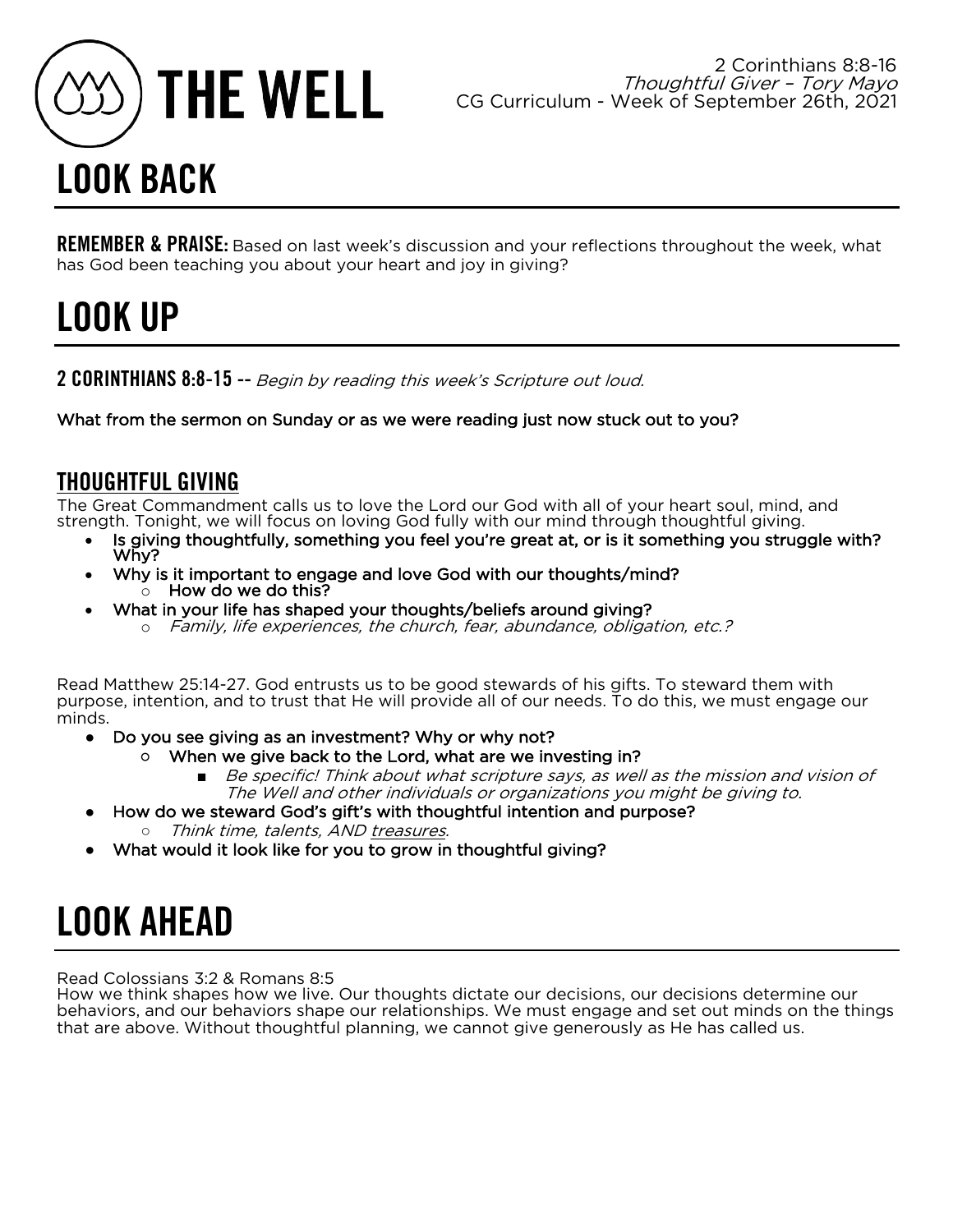

Note to Shepherds: Please send or print the practical application sections throughout this series for individuals in your CG to continue to engage with these topics throughout the week. If time allows, feel free to begin discussing them during your time together.

Throughout this week, consider the following...

- If you have a personal budget, thoughtfully reflect and pray.
	- o What do you spend?
	- o What do you save?
	- o What do you give?
		- § Are you giving thoughtfully and intentionally?
		- § Are you balancing your thoughtfulness with joy, obedience, and sacrifice?
- If you don't have a personal budget, consider creating a simple budget to help you more thoughtfully engage with your finances.
	- o If this is an area of giving that you struggle with, consider signing up for our upcoming Moneywise Class:
		- www.thewellaustin.com/events
			- Begins January  $9<sup>th</sup>$ , 2022.

### PRAYER & PRAYER REQUESTS

To close the evening in prayer, we want to pray that we would grow in loving God with our minds, setting them on the things that are above, and seeing giving as an investment in His eternal Kingdom. Pray that we would steward Gods gifts with intention and purpose to give generously.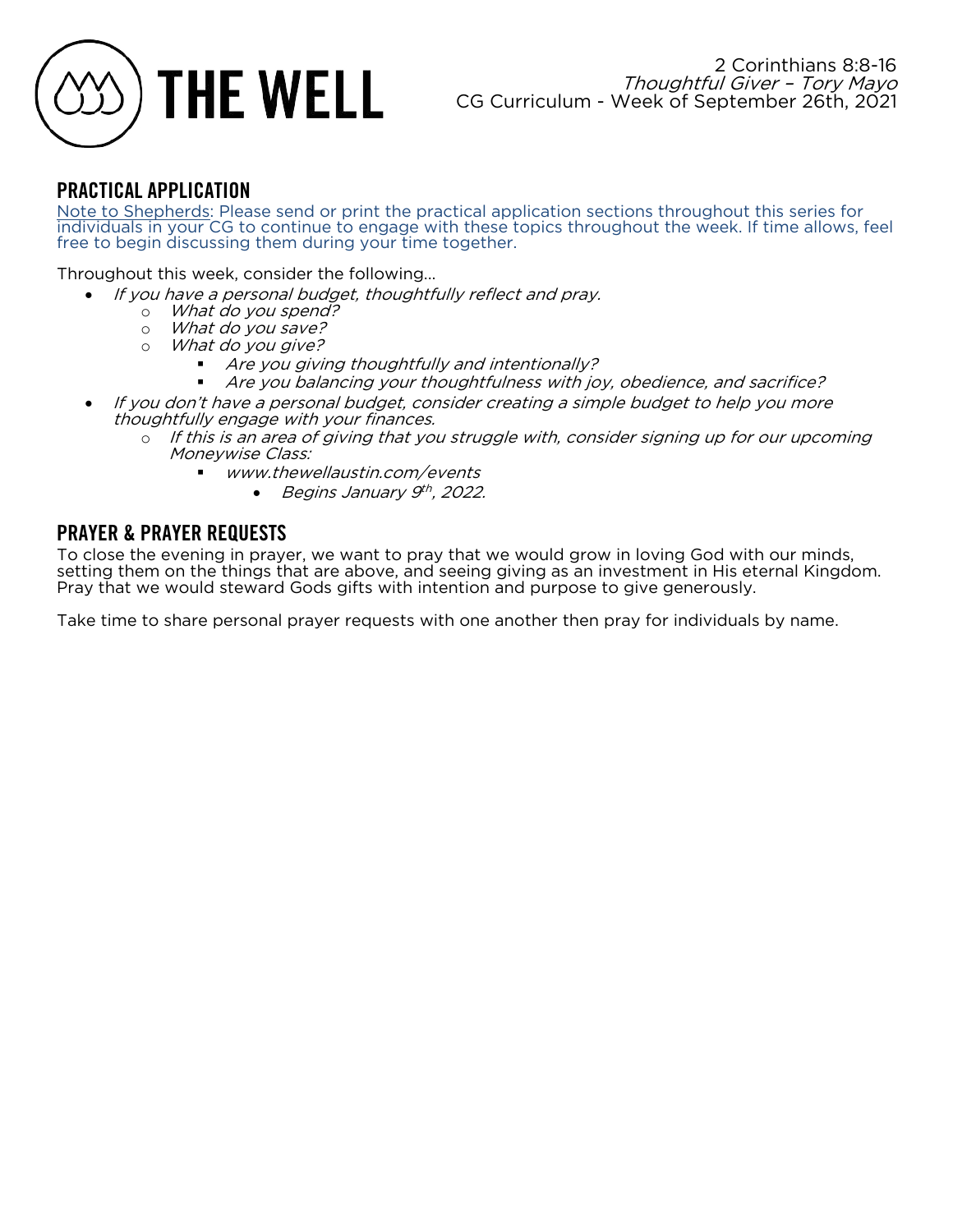

**EVANGELISM:** How have you been partnering with God to reach the lost?

This is about who you are reaching out to with the gospel in your One Place. This can be intentionally saying hello to someone everyday to begin building a relationship or actually sharing the gospel. It's about ways in which we work to proclaim and share the love and beauty of Christ with others.

As individuals share, please take time to pray over these individuals by name.

## LOOK UP

2 CORINTHIANS 8:1-9 & Proverbs 3:5-6, 9-10 -- Begin by reading this week's Scripture out loud.

What from the sermon on Sunday or as we were reading just now stuck out to you?

### SACRIFICIAL GIVER

The Great Commandment calls us to love the Lord our God with all of our heart soul, mind, and strength. Tonight, we will focus on loving God fully with our soul through sacrificial giving.

- Is giving sacrificially something you feel you're great at, or is it something you struggle with? Why?
- How is Jesus the ultimate sacrificial giver? How has His sacrifice changed your life?

Read Mark 12:41-44, Proverbs 11:24-25, Job 41:11. How we view and handle our finances is part of how we engage and peer into our souls to see what we really believe.

- Do you give out of your abundance, or do you sacrificially give believing in God's abundance?
- Is it difficult for you to give sacrificially? Why or why not?
	- Is it difficult to give without expecting something in return?

Re-read 2 Corinthians 8:3-5. The Corinthians gave sacrificially because they believed and had deep conviction for the things of God. They gave not because they had to, but because they desired to. V4 tells us they were "begging earnestly for the favor of taking part in the relief of the saints."

- What motivates you to give? Is it a deep conviction of faith like the Corinthians, or?
- How do we give freely and sacrificially engaging our souls?

## LOOK AHEAD

Read or Re-read Proverbs 3:5-6, 9-10.

May we grow in trusting the LORD with all that we have and all that we are. Honoring His ultimate sacrifice with our time, our talents, and our treasures.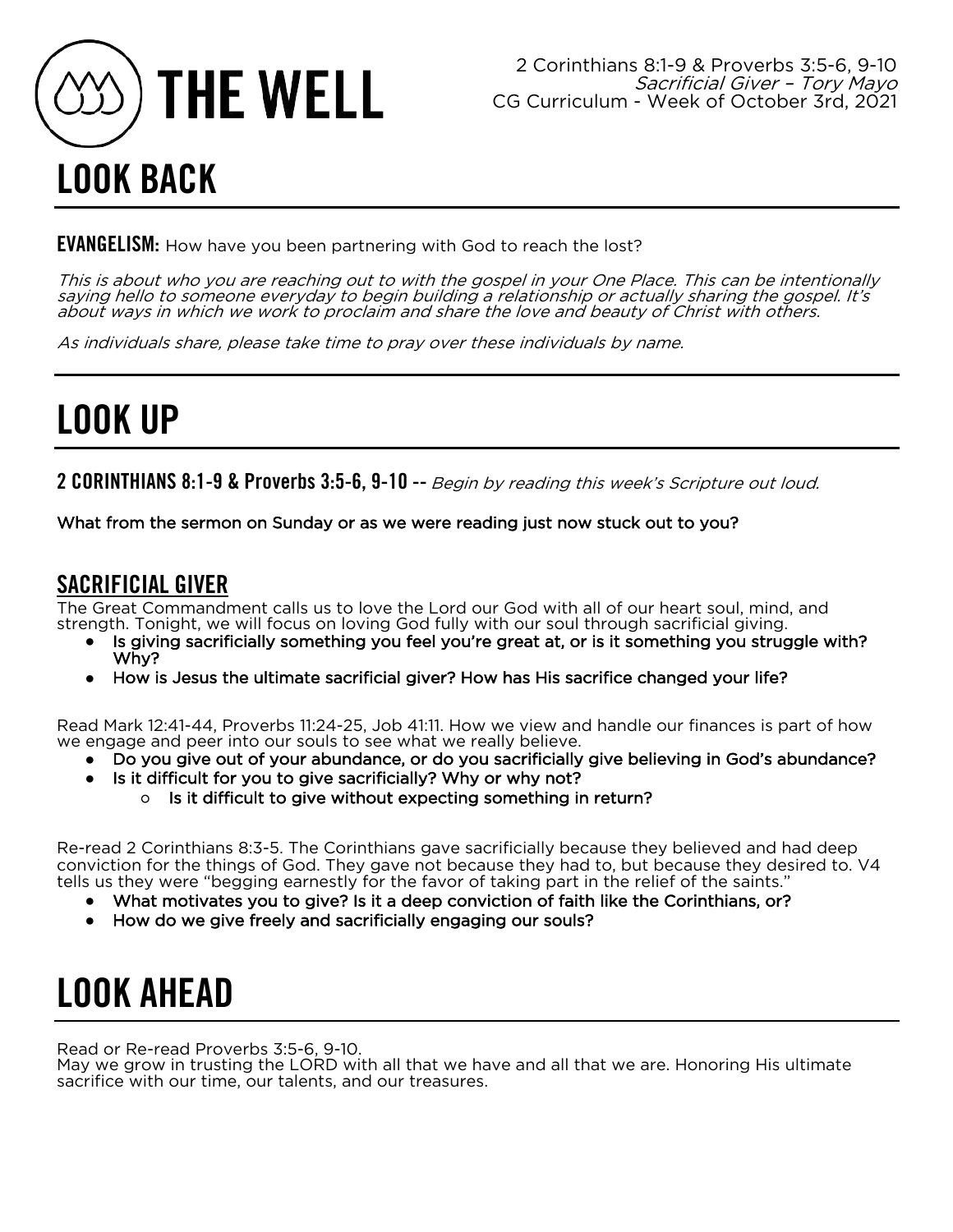

Note to Shepherds: Please send or print the practical application sections throughout this series for individuals in your CG to continue to engage with these topics throughout the week. If time allows, feel free to begin discussing them during your time together.

Throughout the week pray and consider the following...

- From examining your personal budget last week, do you prioritize what you spend? What you save? Or, what you give?
	- o How can you give of your "first fruits" rather than what you have left over?
	- o What adjustments do you need to make to your budget to give sacrificially engaging your soul?
- Write down each day at least 3 things God has given to you and thank Him for them. In doing so, practice engaging your heart, mind, strength, and soul in gratitude by responding to the grace and love of our God who gives freely to us.

### PRAYER & PRAYER REQUESTS

To close the evening in prayer, we want to pray that we would see giving not as something we have to do, but something we get to do. Pray that we would desire to give sacrificially trusting in the Lord's provision and always in response to the loving sacrifice of our Savior Jesus Christ.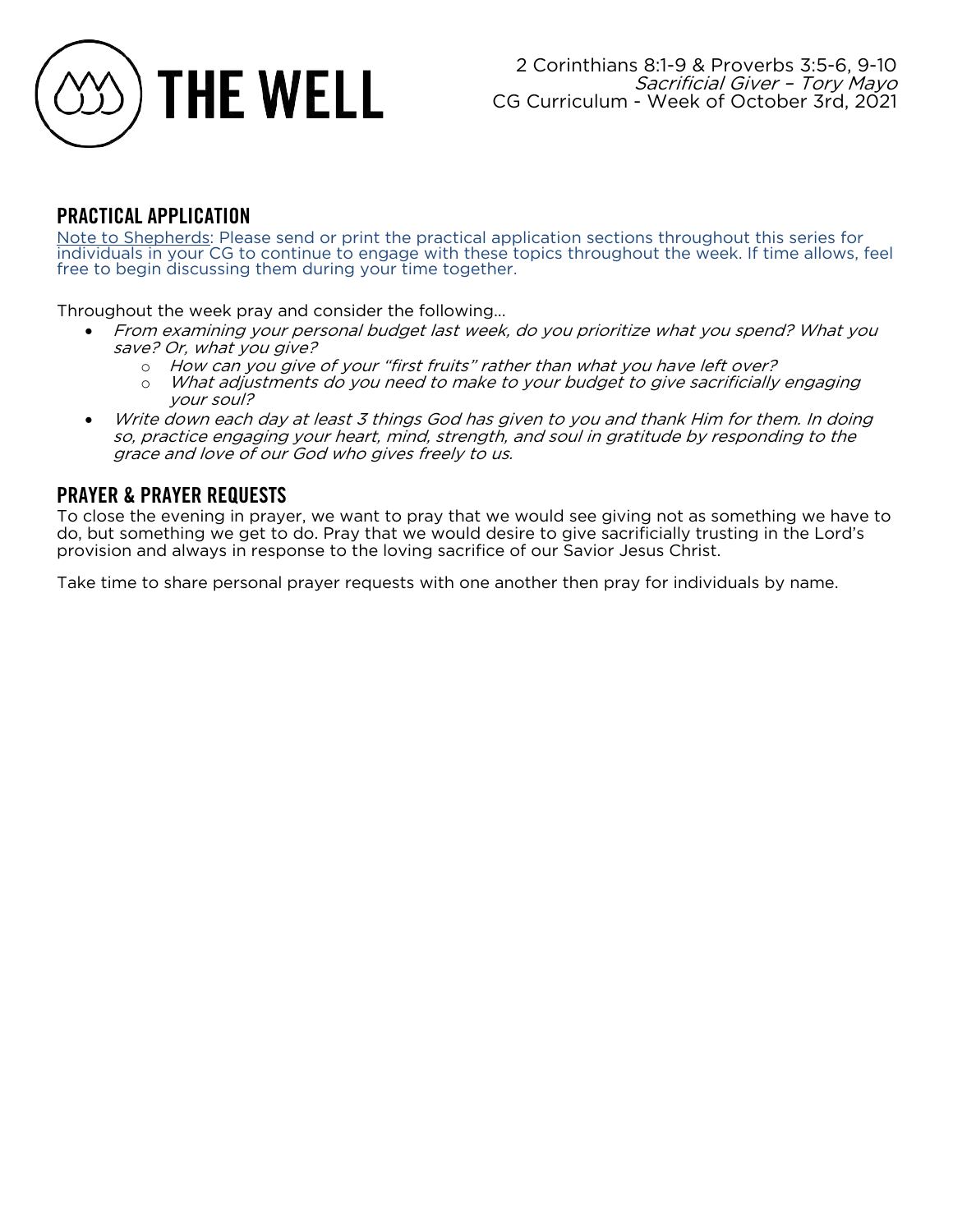

- **SERVE TOGETHER:** Allow your Missions Liaison to update the group on upcoming serving plans and opportunities. Pray for the people and organization your group has chosen to serve.
- MISSIONARY CARE: If your group has a Missionary Team that you get updates from, please use this time to update your group and pray for the Missionary Team. If your group does not yet have a Missionary Team, please use this time to pray for our Disciple-Making Intensives, future missionaries, and The Well's efforts corporately to send missionaries.

## LOOK UP

SCRIPTURE FOR THE WEEK -- Begin by reading this week's Scripture out loud. \*Shepherds, please read and utilize any scriptures from the sermon here\*

What from the sermon on Sunday or as we were reading just now stuck out to you?

### GENEROSITY BY GRACE

Our generosity is in response to the grace of God in our lives. It does not come from what we do or have done, but from the transforming work of Jesus Christ in us.

Read 2 Corinthians 8:1-5. Paul calls the Macedonians giving to help the hungry in Jerusalem an "act of grace" The same Greek word is used for Christian *giving* as for God's *grace*.

- Have you experienced "grace" through the actions of someone who has helped you financially? Or have you been able to extend "grace" to someone in need? How did this make you feel?
- How do you connect "giving" or being generous with God's "grace"?

Read 2 Corinthians 8:9.

- How did we become rich through Christ becoming poor?
- If there is nothing that we have that can compare to the grace we have received through Christ, why is it hard to be generous with what we have been given?

### Read 2 Corinthians 9:13-15

The grace we have received is the action; our generosity is the reaction. We give generously because He first gave His life for us! Much like thunder follows lightening, giving follows grace. When God's grace touches us, we cannot help our desire to be generous.

- What area or areas (heart, soul, mind, and strength) would you say you're giving well in?
- What area or areas (heart, soul, mind, and strength) are God seeking to sanctify?

## LOOK AHEAD

Read Ecclesiastes 5:10-12 & 1 Chronicles 29:10-14

"But who am I, and what is my people, that we should be able thus to offer willingly? For all things come from you, and of your own have we given you."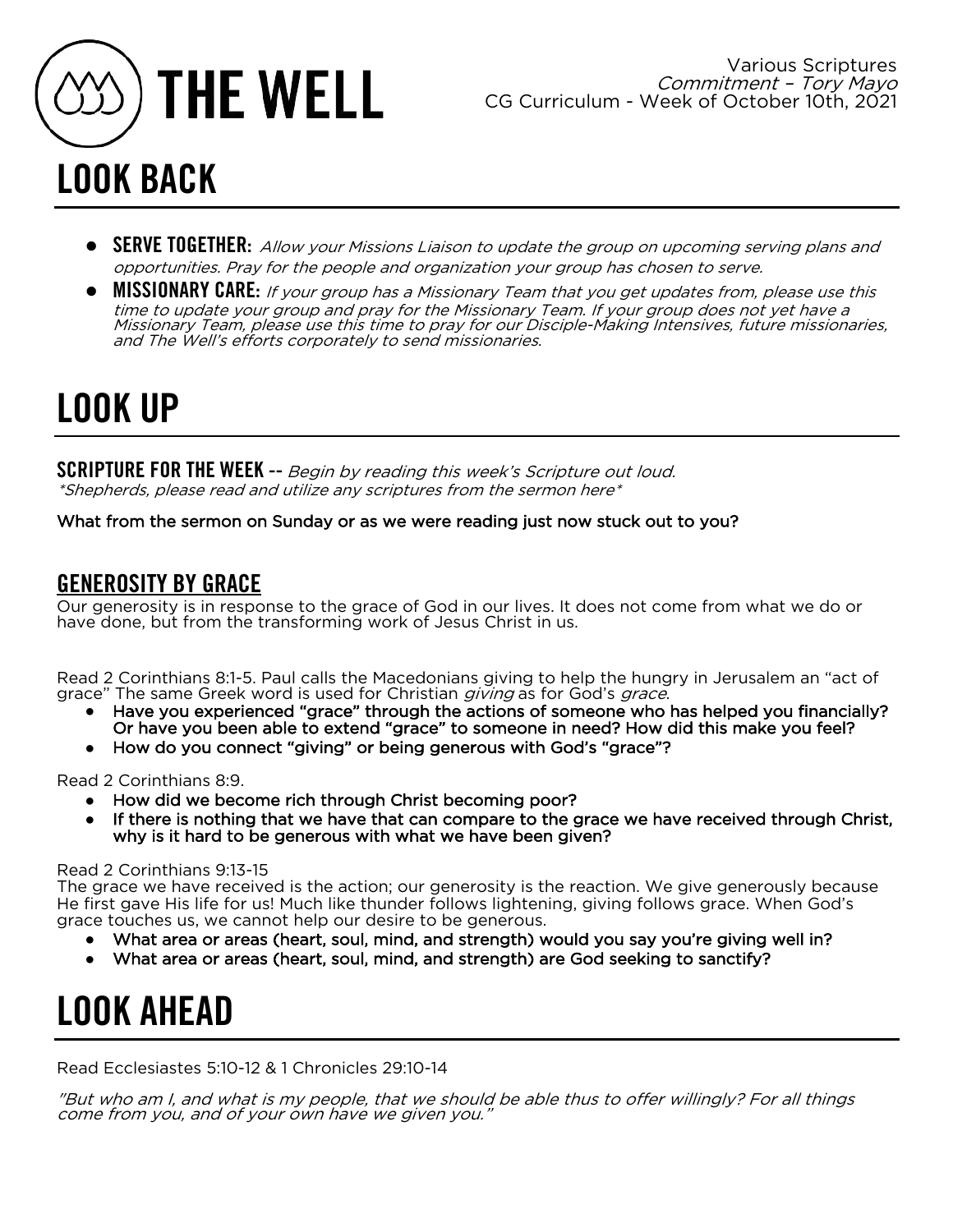

Note to Shepherds: Please send or print the practical application sections throughout this series for individuals in your CG to continue to engage with these topics throughout the week. If time allows, feel free to begin discussing them during your time together.

Throughout the week pray and consider the following...

- Has the degree of level of your generosity suggested that you have recognized and embraced the full extent of God's grace in your life?
- Are there material things (assets, possessions, 401K's, Roth IRA's, etc.) competing with your desire to be generous with the resources you have been given?
- What steps do you need to take to embrace God's grace as your ultimate financial planner?

### PRAYER & PRAYER REQUESTS

To close the evening in prayer, we want to acknowledge the amazing gift of grace that we have been given to guide our generosity.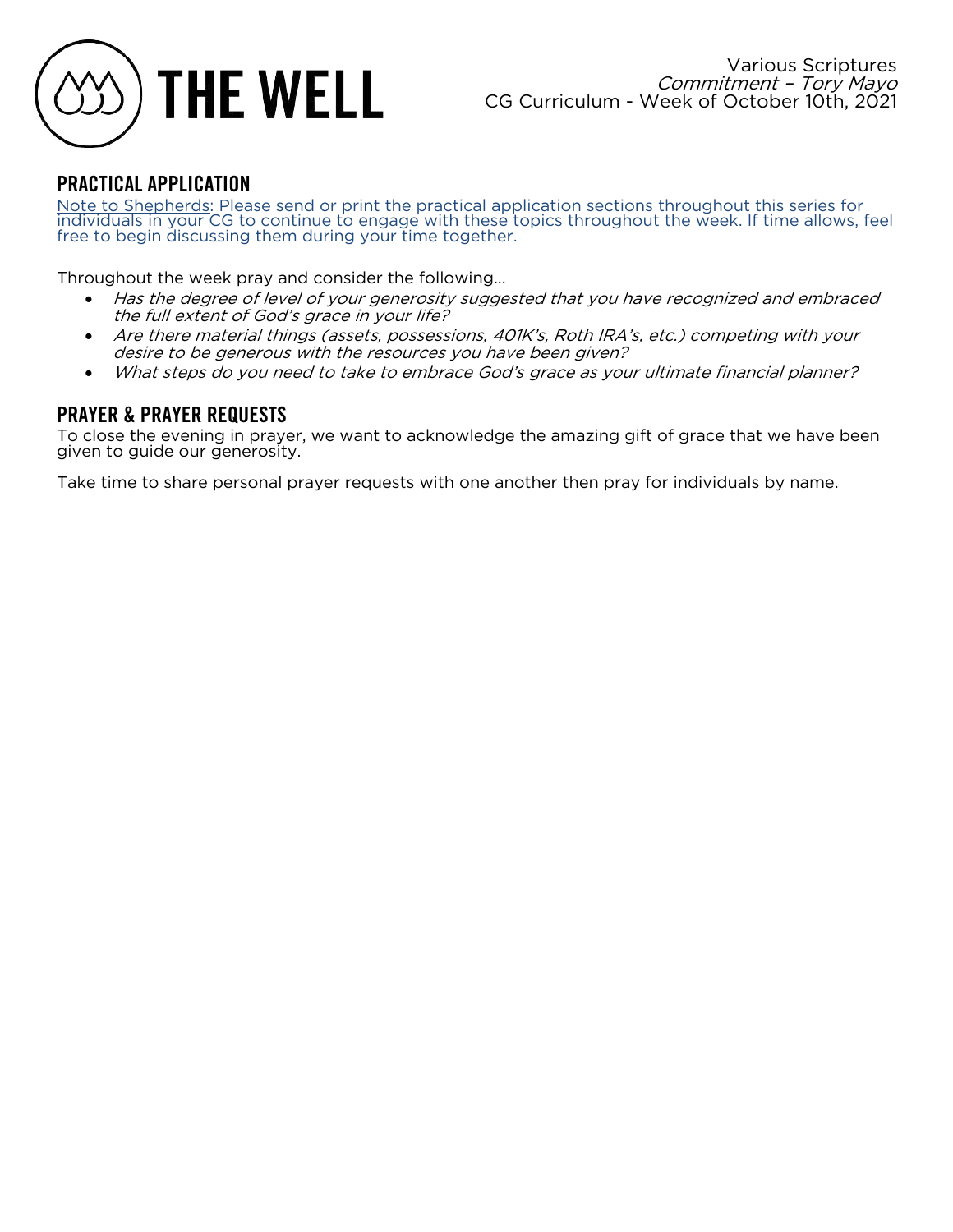

## LOOK BACK

**REMEMBER & PRAISE:** Take this time to allow a few women who attended the Women's Retreat to share some of their highlights, experiences, things they learned, etc.

## LOOK UP

MATTHEW 22:37-40 -- Begin by reading this week's scripture out loud.

### What from the sermon on Sunday or as we were reading just now stuck out to you?

### "HOW" OF DISCIPLESHIP

As disciples, our end goal is to grow more in the image of Christ—to be more like Him not only in what we do but how we do it and why we do it. The 'what' we're called to do is vast (though it can be summed up in the Great Commission in Matt. 28:18-20), but 'how' we do these things is equally important. Our greatest command is to love the Lord with all of our heart, soul, mind, and strength (Mark 12:30), in many ways encompassing the 'how' and 'why' of our walk with Christ. We learned specifically over the last few weeks to process the 'how' and 'why' of our generosity and want to begin to process more broadly other areas of our lives.

Tonight, we will take time to self-reflect by diagnosing our heart, soul, mind, and strength concerning the following areas important to our Christian lives.

### **SCRIPTURE**

- What does the bible say about scripture and its importance in the life of a believer?
	- o Helpful Scriptures: 2 Timothy 3:16-17, Psalm 119, Isaiah 40:8, John 17:17, etc.

### PRAYER

- What does the bible say about prayer and its importance in the life of a believer?
	- o Helpful Scriptures: 2 Chronicles 7:14, Matthew 6:5-15, Luke 11:9-13, Romans 8:26-27, etc.

### CONFESSION & REPENTANCE

- What does the bible say about confession/repentance and its importance in the life of a believer?
	- o Helpful Scriptures: Isaiah 55:6-7, Luke 24:46-47, Luke 19:1-10, Acts 2:37-38, Acts 3:17-21, etc.

### DIAGNOSE

Give folks in your CG at least 15 minutes to individually complete the discipleship reflection tool. Before sending them out, take a minute to pray over your CG as they reflect.

"Search me, O God, and know my heart! Try me and know my thoughts! And see if there be any grievous way in me, and lead me in the way everlasting!" - Psalm 139:23-24 -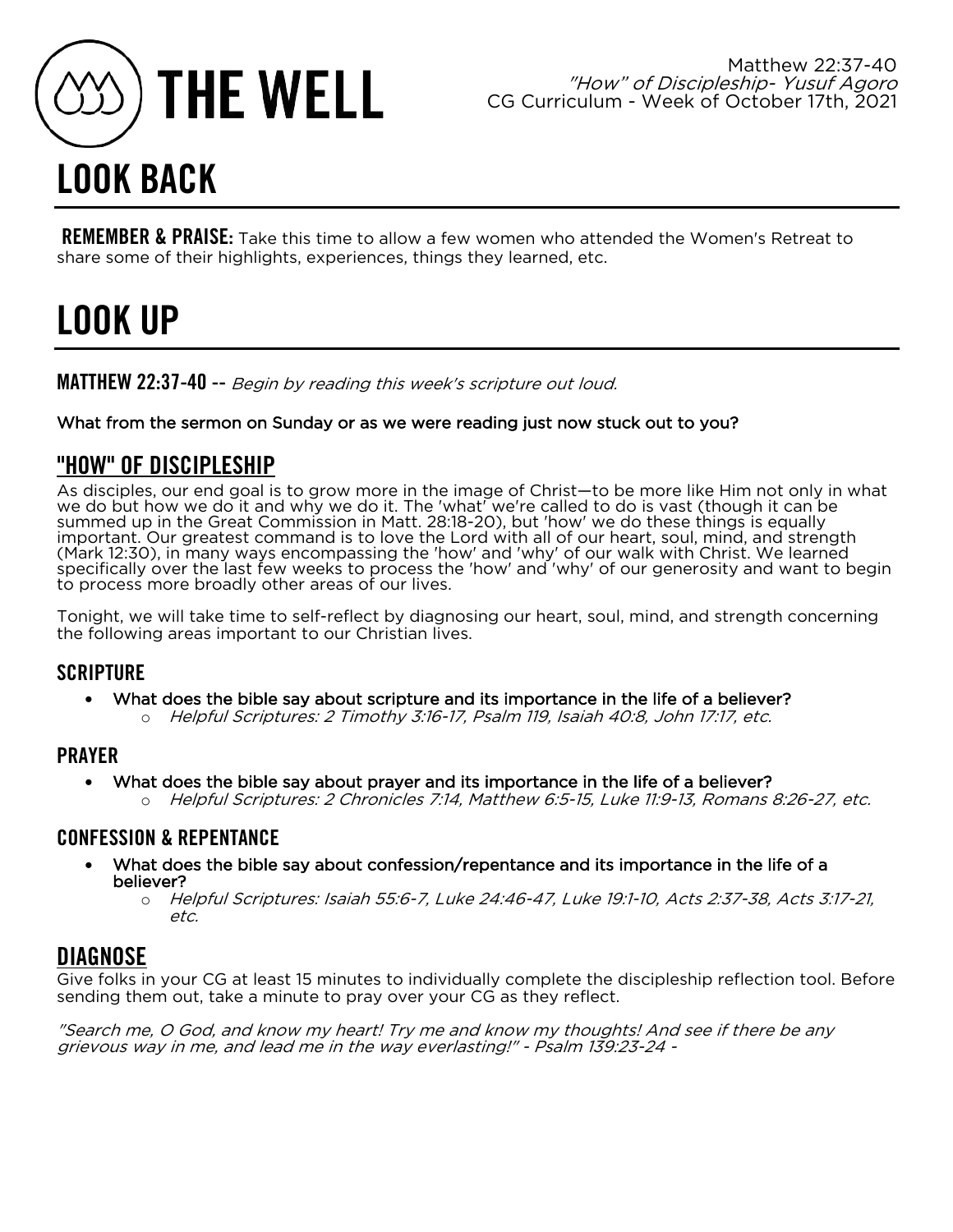

### [CG DISCIPLESHIP REFLECTION TOOL](https://www.dropbox.com/s/loa5g3078ghjk95/CG%20DISCIPLESHIP%20REFLECTION%20TOOL%20P1.pdf?dl=0)

- This document is a writable PDF like the One Place Plan. When downloaded, you can write in the boxes provided.
	- o A helpful way to "sum up" thinking through each aspect is to think of SOUL as belief, STRENGTH as action/do, MIND as think, and HEART as feel.

### **DISCUSSION**

All of us will have strengths and weaknesses on this side of heaven. These strengths and weaknesses will also change in different seasons of our lives. The beauty of it all is that we can use our differences to help one another grow, and we can be assured that Christ will continue and complete His work in us (Philippians 1:6).

- What were your overall strengths?
	- o Think about not only scripture, prayer, confession, and repentance, but also soul, strength, heart, and mind.
- What were your areas of growth?
	- Think about not only scripture, prayer, confession, and repentance, but also soul, strength, heart, and mind.

## LOOK AHEAD

### PRAYER & PRAYER REQUESTS

Ask the question below to shape tonight's time in prayer. Feel free to do this as a whole group or to split up into smaller groups. Be sure to pray for individuals by name.

What do you feel convicted in and want to grow in?

To close the evening in prayer, pray that the Lord would continue to give us clarity in not just what we are doing to follow Him but how we are doing it. Pray that He would guide us and continue the good work He is doing in us.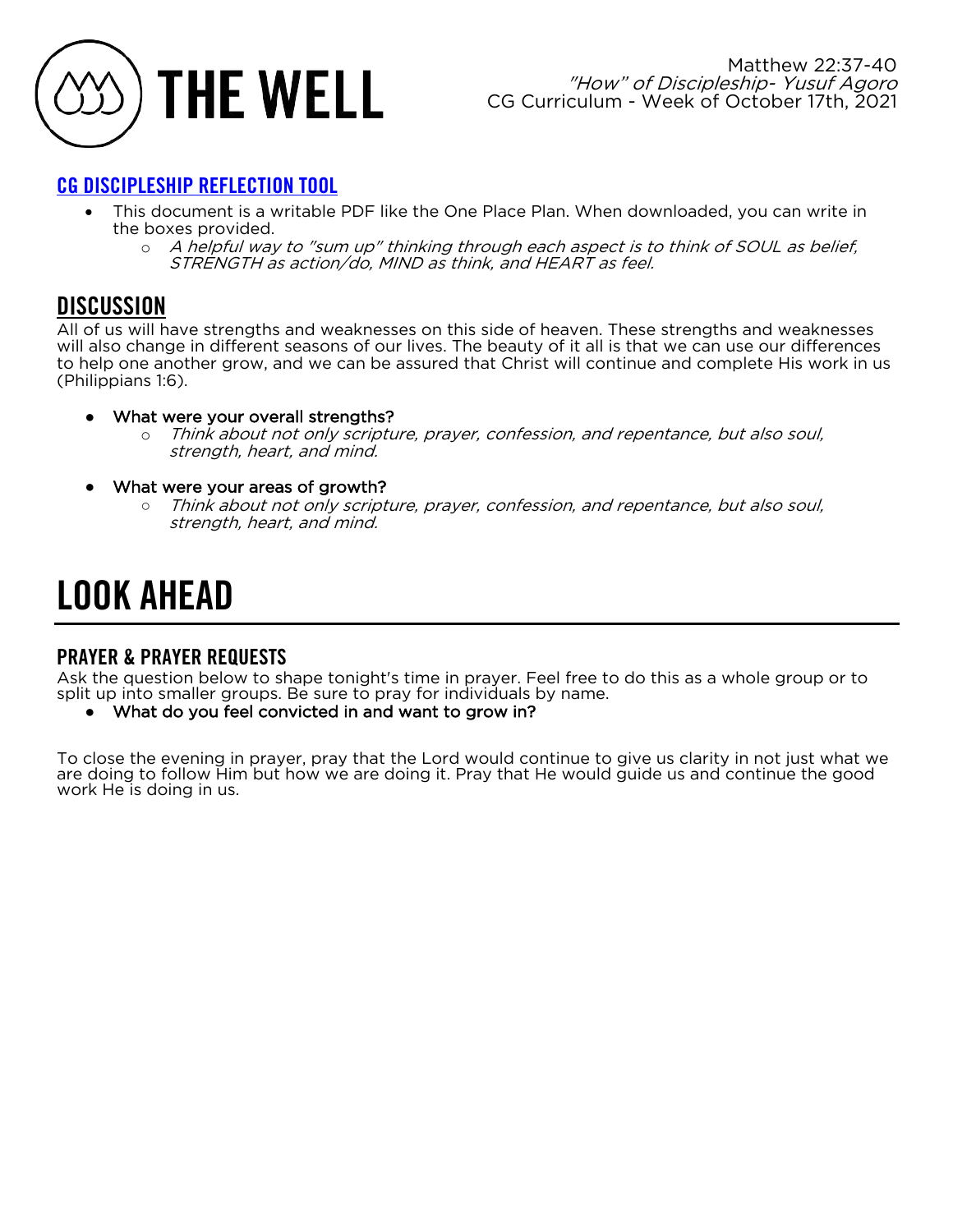## CG DISCIPLESHIP REFLECTION TOOL PART 1



### **SOUL**

Spirit, Faith, Sacrifice. Do you sense that your inner being is engaged, moving out of a response to what Christ has already done for you? Are you dying to yourself, serving others, and walking by the Spirit?

### **MIND**

Intellect, Thinking, Analyzing. Are you acting sober-minded and intentionally? Are you considering the 'how' and 'why' that motivate you as you purposefully and thoughtfully move? Are you engaging logic and reason?

### **STRENGTH**

Actions, Discipline, Obedience. Do you see yourself living out the commands of God as seen in Scripture? Can you list out tangible, practical ways in which you are demonstrating good works and following in the example of Christ?

### **HEART**

Emotion, Feeling, Countenance. Do you feel like your heart is alive and activated? Are your emotions involved? Do feelings like joy, excitement, and longing compel you forward in your faith?



The information provided is meant to help you self-reflect, to diagnose how you're doing with each discipleship measure, and give direction into which area you want to (or need to) grow more in your pursuit of Jesus. Be aware, each measure has its own pitfalls if taken to the extreme. Just because you're really strong in an area, doesn't mean you're being like Christ in that way… strength without heart could turn you into a Pharisee.

| Rate on a scale from 1-10 |  |  |  |  |  |
|---------------------------|--|--|--|--|--|
| SOUL                      |  |  |  |  |  |
| <b>STRENGTH</b>           |  |  |  |  |  |
| <b>MIND</b>               |  |  |  |  |  |
| <b>HEART</b>              |  |  |  |  |  |
|                           |  |  |  |  |  |

### SCRIPTURE **PRAYER** CONFESSION & REPENTANCE

| Rate on a scale from 1-10 |  | Rate on a scale from 1-10 |  | Rate on a scale from 1-10 |  |
|---------------------------|--|---------------------------|--|---------------------------|--|
| SOUL                      |  | SOUL                      |  | SOUL                      |  |
| STRENGTH                  |  | <b>STRENGTH</b>           |  | <b>STRENGTH</b>           |  |
| <b>MIND</b>               |  | <b>MIND</b>               |  | <b>MIND</b>               |  |
| HEART                     |  | HEART                     |  | <b>HEART</b>              |  |
|                           |  |                           |  |                           |  |

### What are your strengths?

### What are your weaknesses?

What do you feel convicted in and want to grow in? How will you seek to be more Christlike?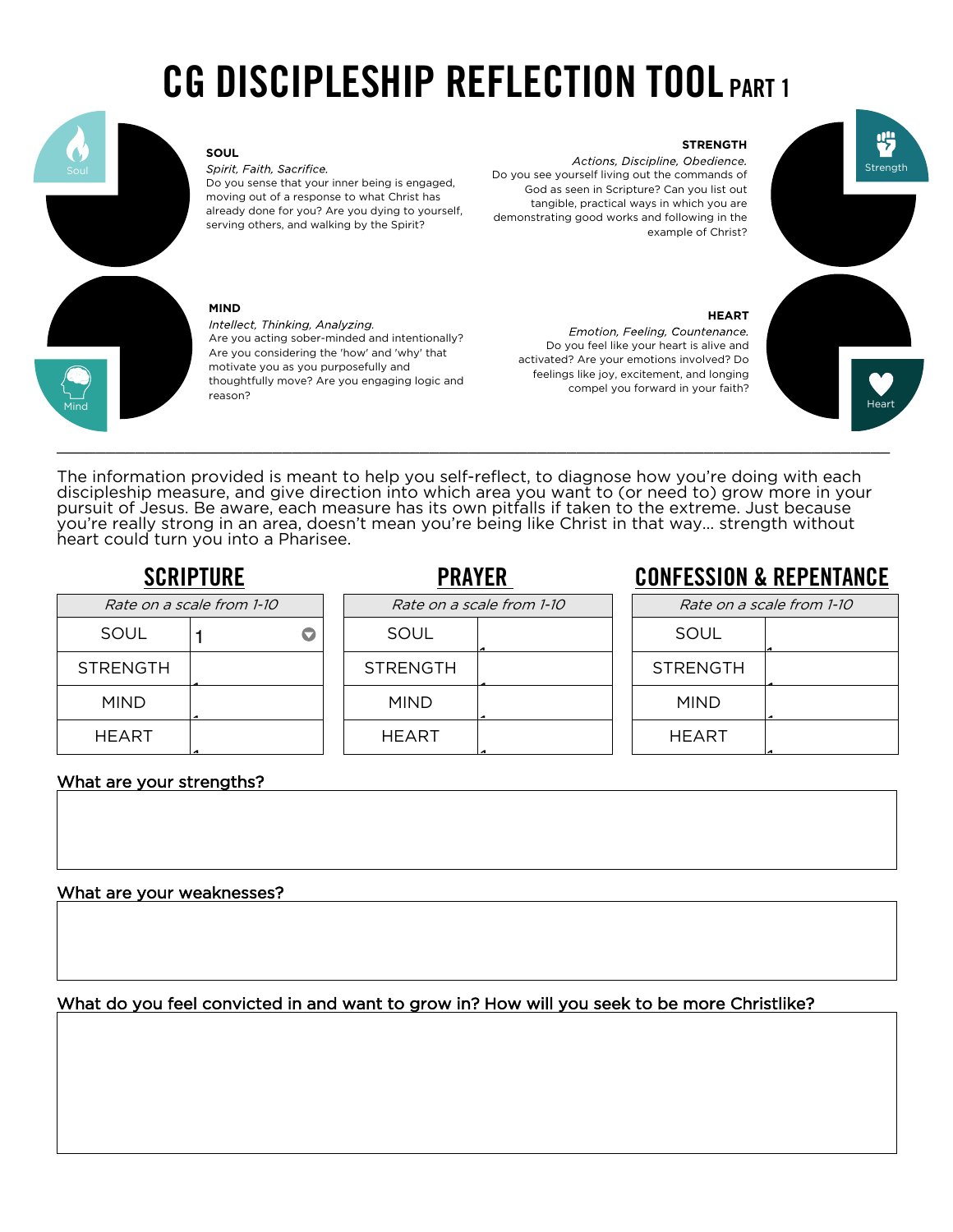

## LOOK BACK

REMEMBER & PRAISE: Take this time to allow a few men who attended the Men's Retreat to share some of their highlights, experiences, things they learned, etc.

## LOOK UP

MATTHEW 22:37-40 -- Begin by reading this week's Scripture out loud.

### What from the sermon on Sunday or as we were reading just now stuck out to you?

### "HOW" OF DISCIPLESHIP

As disciples, our end goal is to grow more in the image of Christ—to be more like Him not only in what we do but how we do it and why we do it. The 'what' we're called to do is vast (though it can be summed up in the Great Commission in Matt. 28:18-20), but 'how' we do these things is equally important. Our greatest command is to love the Lord with all of our heart, soul, mind, and strength (Mark 12:30), in many ways encompassing the 'how' and 'why' of our walk with Christ. We learned specifically over the last few weeks to process the 'how' and 'why' of our generosity and want to begin to process more broadly other areas of our lives.

Tonight, we will take time to self-reflect by diagnosing our heart, soul, mind, and strength concerning the following areas important to our Christian lives.

### **COMMUNITY**

• What does the bible say about community and its importance in the life of a believer? o Helpful Scriptures: Hebrews 10:23-25, Revelation 7:9, Ephesians 2:18-22, etc.

### EVANGELISM

• What does the bible say about evangelism and its importance in the life of a believer? o Helpful Scriptures: Acts 1:8, 2 Corinthians 5:18-20, Romans 10:13-15, etc.

### **DISCIPLESHIP**

• What does the bible say about discipleship and its importance in the life of a believer? o Helpful Scriptures: Matthew 28:19-20, Luke 9:23-24, Ephesians 4:11-16, etc.

### DIAGNOSE

Give folks in your CG at least 15 minutes to individually complete the discipleship reflection tool. Before sending them out, take a minute to pray over your CG as they reflect.

"Search me, O God, and know my heart! Try me and know my thoughts! And see if there be any grievous way in me, and lead me in the way everlasting!" - Psalm 139:23-24 -

### [CG DISCIPLESHIP REFLECTION TOOL](https://www.dropbox.com/s/va46ckpmenotvqi/CG%20DISCIPLESHIP%20REFLECTION%20TOOL%20P2.pdf?dl=0)

- This document is a writable PDF like the One Place Plan. When downloaded, you can write in the boxes provided.
	- o A helpful way to "sum up" thinking through each aspect is to think of SOUL as belief,<br>STRENGTH as action/do, MIND as think, and HEART as feel.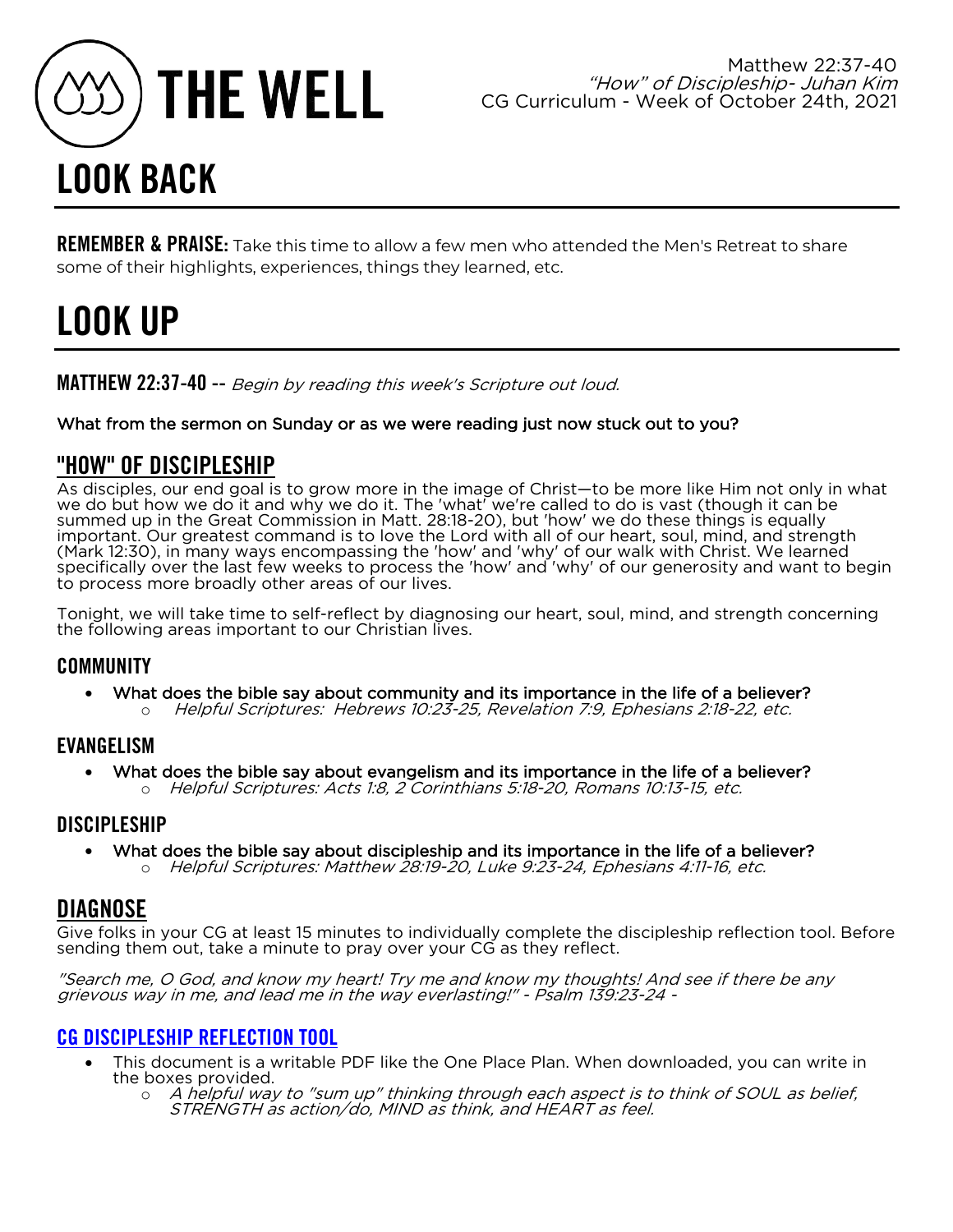

### **DISCUSSION**

All of us will have strengths and weaknesses on this side of heaven. These strengths and weaknesses will also change in different seasons of our lives. The beauty of it all is that we can use our differences to help one another grow, and we can be assured that Christ will continue and complete His work in us (Philippians 1:6).

- What were your overall strengths?
	- o Think about not only community, evangelism, and discipleship, but also soul, strength, heart, and mind.
- What were your areas of growth?
	- $\circ$  Think about not only community, evangelism, and discipleship, but also soul, strength, heart, and mind.

## LOOK AHEAD

### PRAYER & PRAYER REQUESTS

Ask the question below to shape tonight's time in prayer. Feel free to do this as a whole group or to split up into smaller groups. Be sure to pray for individuals by name.

● What do you feel convicted in and want to grow in?

To close the evening in prayer, pray that the Lord would continue to give us clarity in not just what we are doing to follow Him but how we are doing it. Pray that He would guide us and continue the good work He is doing in us.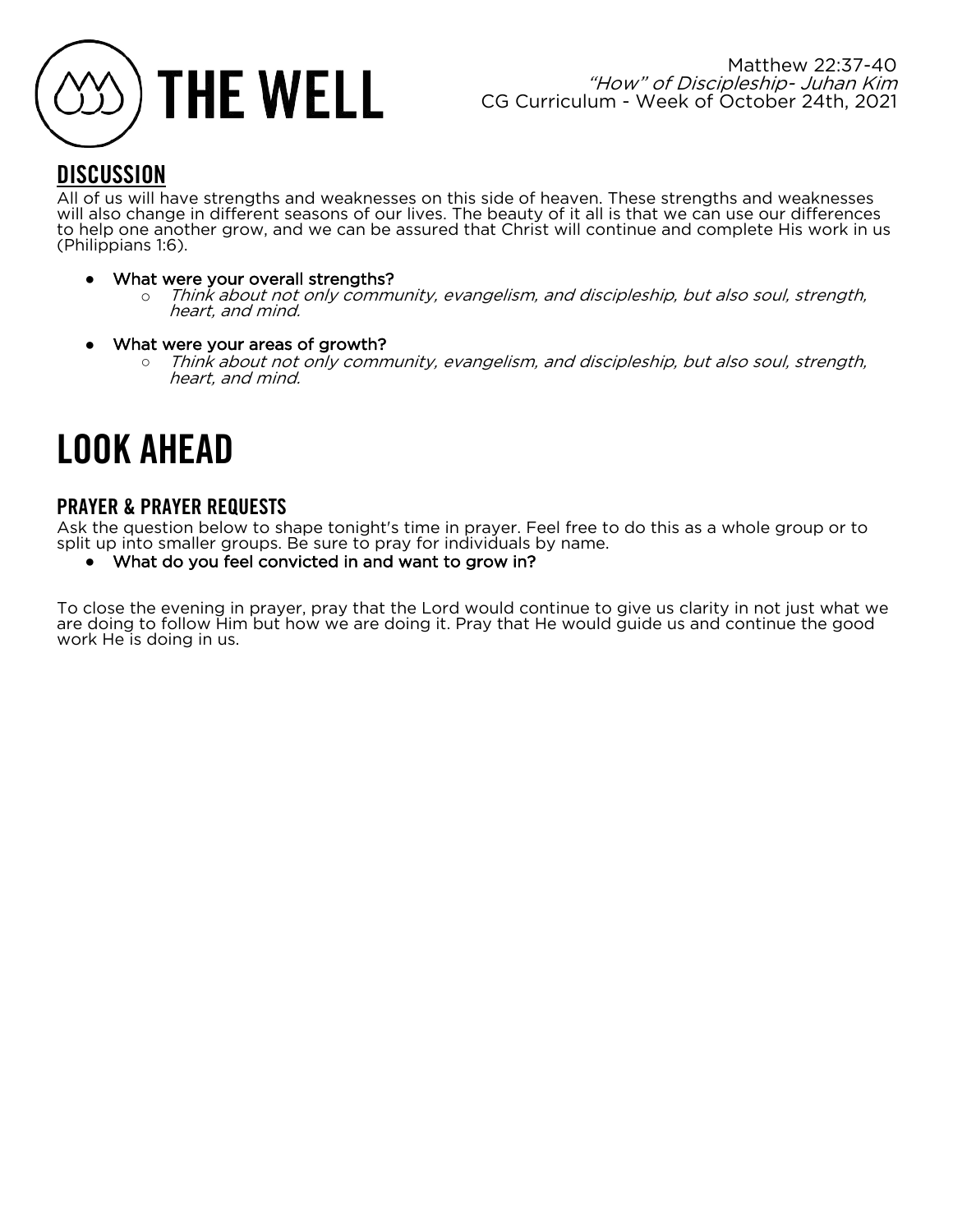## CG DISCIPLESHIP REFLECTION TOOL PART 2



### **SOUL**

Spirit, Faith, Sacrifice. Do you sense that your inner being is engaged, moving out of a response to what Christ has already done for you? Are you dying to yourself, serving others, and walking by the Spirit?

### **MIND**

Intellect, Thinking, Analyzing. Are you acting sober-minded and intentionally? Are you considering the 'how' and 'why' that motivate you as you purposefully and thoughtfully move? Are you engaging logic and reason?

### **STRENGTH**

Actions, Discipline, Obedience. Do you see yourself living out the commands of God as seen in Scripture? Can you list out tangible, practical ways in which you are demonstrating good works and following in the example of Christ?

### **HEART**

Emotion, Feeling, Countenance. Do you feel like your heart is alive and activated? Are your emotions involved? Do feelings like joy, excitement, and longing compel you forward in your faith?



The information provided is meant to help you self-reflect, to diagnose how you're doing with each discipleship measure, and give direction into which area you want to (or need to) grow more in your pursuit of Jesus. Be aware, each measure has its own pitfalls if taken to the extreme. Just because you're really strong in an area, doesn't mean you're being like Christ in that way… strength without heart could turn you into a Pharisee.

### COMMUNITY EVANGELISM DISCIPLESHIP

| Rate on a scale from 1-10 |  | Rate on a scale from 1-10 |  | Rate on a scale from 1-10 |  |
|---------------------------|--|---------------------------|--|---------------------------|--|
| SOUL                      |  | SOUL                      |  | SOUL                      |  |
| <b>STRENGTH</b>           |  | <b>STRENGTH</b>           |  | <b>STRENGTH</b>           |  |
| <b>MIND</b>               |  | <b>MIND</b>               |  | <b>MIND</b>               |  |
| HEART                     |  | <b>HEART</b>              |  | <b>HEART</b>              |  |

### What are your strengths?

### What are your weaknesses?

What do you feel convicted in and want to grow in? How will you seek to be more Christlike?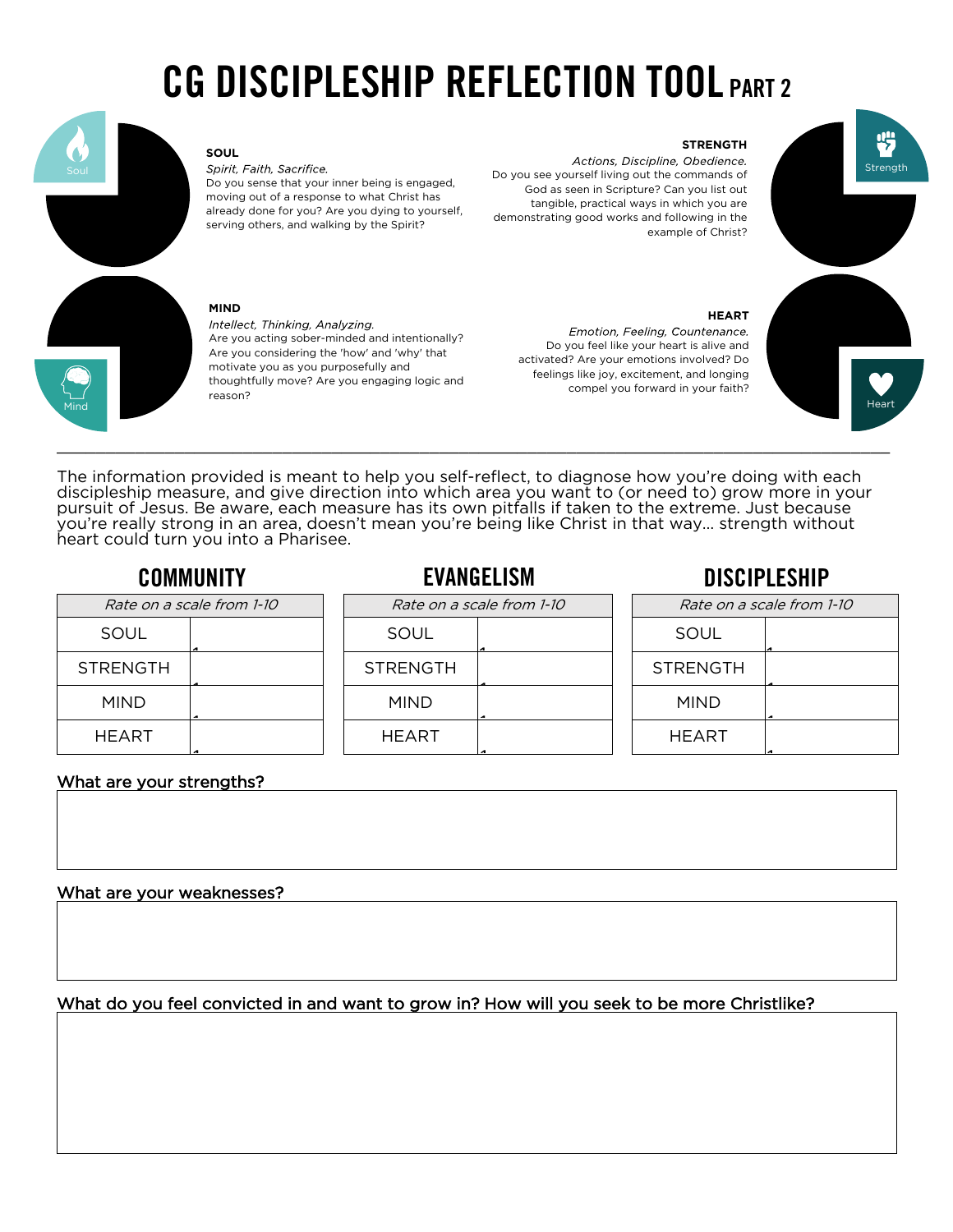

## LOOK BACK

**EVANGELISM:** How have you been partnering with God to reach the lost?

This is about who you are reaching out to with the gospel in your One Place. This can be intentionally saying hello to someone every day to begin building a relationship or actually sharing the gospel. It's about ways in which we work to proclaim and share the love and beauty of Christ with others.

As individuals share, please take time to pray over these individuals by name.

## LOOK UP

MATTHEW 28:18-20 -- Begin by reading this week's Scripture out loud.

What from the sermon on Sunday or as we were reading just now stuck out to you?

### DISCIPLES OF CHRIST

Jesus tells us the "what" of discipleship is to go and make disciples. In vs.20 of the Great Commission, we learn that we make disciples by training them to observe all that He has commanded. Tonight, we will focus on our submission to Christ as we desire for full transformation into His likeness through discipleship for His glory in the world.

- Have you been or are you currently being discipled by someone? How has that relationship impacted your life?
- Have you or are you discipling someone? How have you seen that person grow in Christlikeness? How has it glorified God and impacted the kingdom?

READ Genesis 1:27-28, Deuteronomy 4:40, Psalm 119:92-93, 105, 130 John 14:15, and Matthew 5:17-19

• Why does God give us laws, commands, His word, etc., to observe?

READ Psalm 1:1-3, Psalm 119:1-16

- Are the Lord's commands as beautiful to you as His promises?
	- o How would love for His commands change your life?

Throughout this series, we have talked about the "how" (Great Commandment) and the "what" (Great Commission) of what it means to be a disciple of Christ. We see that God desires to redeem and transform every aspect of who He has made us to be, not just what we are doing but how we are doing it. Both are essential. As disciples, we must submit all aspects of ourselves to Him. As the creator, author, and perfector, He is a much better steward of our lives than we are.

When answering the following questions, reflect and think holistically (how & what) of yourself as a disciple of Christ and as one who partners in making disciples of Christ.

- What aspects of your life do you readily submit to the Lord to be discipled in?
- What aspects of your life do you continue to reign over as your own lord or allow the world to disciple you in?
- How or What is God personally calling you to submit to and grow in this season?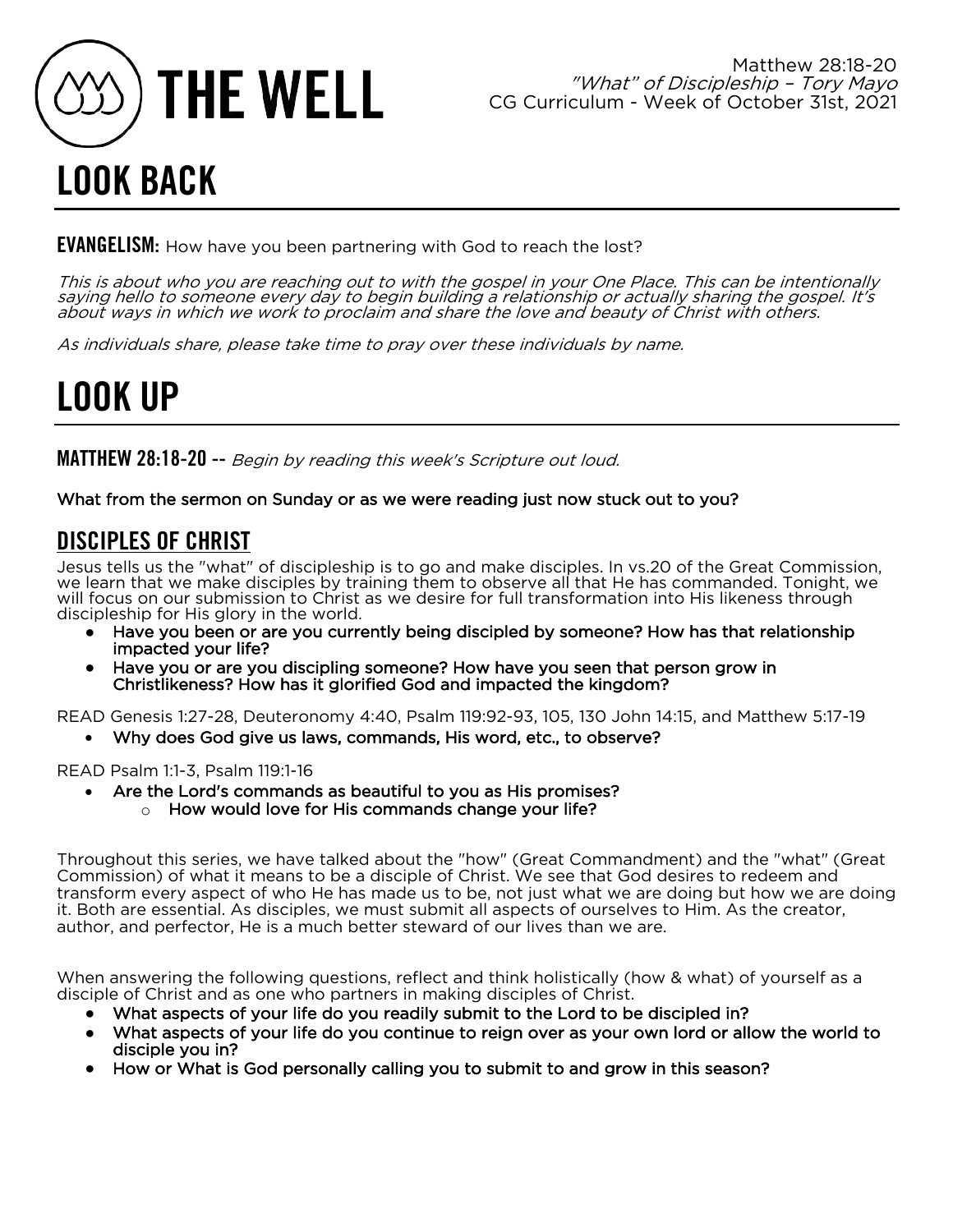# **THE WELL** LOOK AHEAD

Re-read Matthew 5:17-20 and read 2 Corinthians 5:17-21.<br>"..in him we might become the righteousness of God." It is not our strength in obediently following God that gives us righteousness. It is not our love for Him, or our ability to mindfully and thoughtfully engage, or even to sacrificially and faithfully believe. In Christ and by Christ alone, we are transformed into who God made us to be and desires for us to be. May we learn to be discipled into Christ, submitting ourselves to Him completely so that He is glorified in this life and for all eternity.

### PRACTICAL APPLICATION

Read Ephesians 4:11-16. We need each other in our pursuit of Christlikeness. We were not meant to participate in the journey of sanctification alone.

- If you are not being discipled, find someone to disciple you.
	- o How do I find someone? Ask men and women that you respect to enter into a discipleship relationship with you. This doesn't have to always be based on age or even length in the faith, but who do you see around you that you respect? Ask them to begin teaching you more about Christ!
- If you are not discipling someone, pray and seek the Lord what that would look like and who that might be in this season.
- If you are in discipleship relationships, reflect: are they centered on pursuing Christlikeness through observing all that He commanded? Is there growth, vulnerability, accountability, etc.?

### PRAYER & PRAYER REQUESTS

To close the evening in prayer, we want to pray that we would cherish the commandments our God has given us. Pray that we would submit as His disciples what we do and how we do it so that we and those we disciple are sanctified and transformed into His likeness for His glory.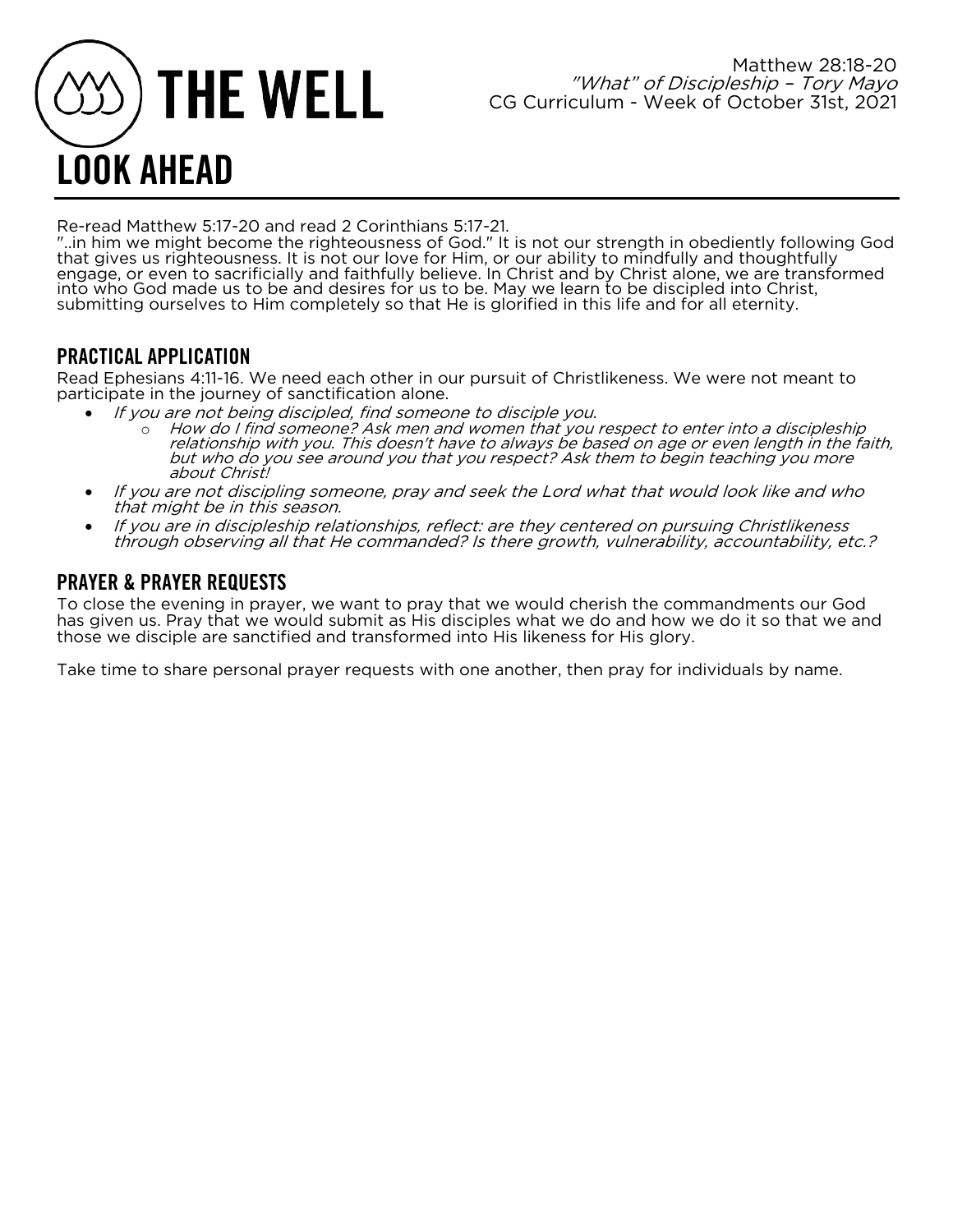

**SERVE TOGETHER:** Allow your Missions Liaison to update the group on upcoming serving plans and opportunities. Pray for the people and organization your group has chosen to serve.

MISSIONARY CARE: If your group has a Missionary Team that you get updates from, please use this time to update your group and pray for the Missionary Team. If your group does not yet have a Missionary Team, please use this time to pray for our Disciple-Making Intensives, future missionaries, and The Well's efforts corporately to send missionaries.

## LOOK UP

**PSALM 111 --** Begin by reading this week's Scripture out loud.

- What as we were reading stuck out to you?
- Why does God call us to remember, give thanks, and praise?

### THANKSGIVING

Tonight, we want to continue the celebration from this past Sunday by focusing on thanksgiving. Enjoy a potluck together as a CG, or something equivalent, and feel free to use one of the suggestions below to help people remember and praise God for His steadfast love and faithfulness.

- THANKSGIVING JAR
	- Set up a jar, slips of paper, and pens before the start of CG.
	- Upon arrival, encourage your CG members to write down things they are grateful for and want to praise God for in this past year. They can be personal, about community, The Well, etc.
	- Take turns having individuals pull out a slip of paper from the jar and reading them out loud.
- **SMALL GROUPS** 
	- Allows folks after the meal to split into small groups of 3-4 people and share 3 ways they have seen God's faithfulness in their lives over the past year that has impacted them.
	- Let them know before eating, so they have time to think and reflect.
- WHILE EATING
	- Go around the room/table and have each person share one way God has shown loving kindness, mercy, faithfulness, growth, sanctification, etc., in their lives in this past season.
	- Go "around" as many times as you want.
- Feel free to come up with your own ideas. You know your group, call out God's goodness, and celebrate together.